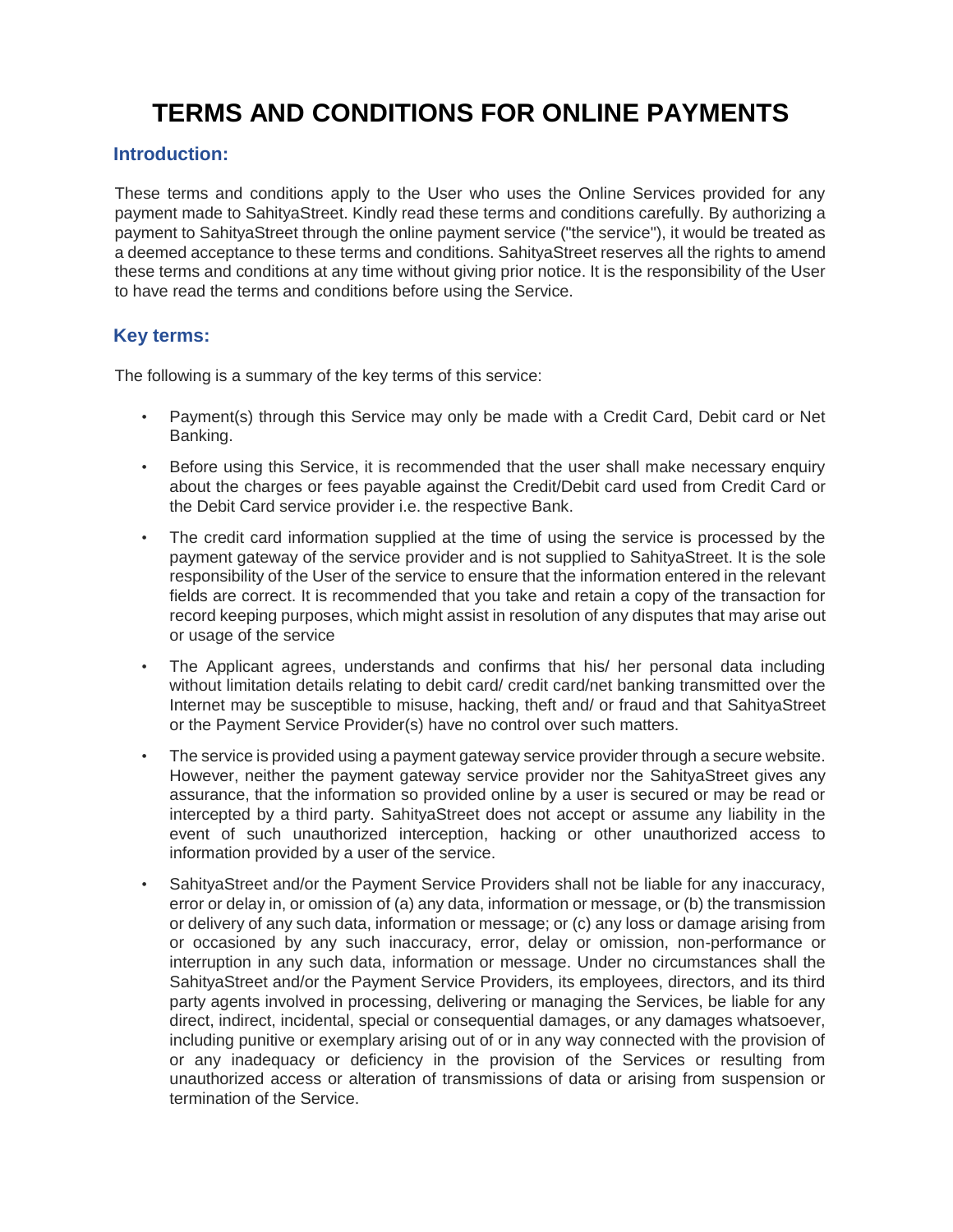• The Applicant agrees that SahityaStreet or any of its employees will not be held liable by the

Applicant for any loss or damages arising from your use of, or reliance upon the information contained on the Website, or any failure to comply with these Terms and Conditions where such failure is due to circumstance beyond SahityaStreet's reasonable control.

#### **Debit/Credit Card, Bank Account Details:**

- The Applicant agrees that the debit/credit card details provided by him/ her for use of the aforesaid Service(s) must be correct and accurate and that the Applicant shall not use a Debit/ credit card, that is not lawfully owned by him/ her or the use of which is not authorized by the lawful owner thereof. The Applicant further agrees and undertakes to Provide correct and valid debit/credit card details.
- The Applicant may pay his/ her application/initial fees to SahityaStreet by using a debit/credit card or through online banking account. The Applicant warrants, agrees and confirms that when he/ she initiates a payment transaction and/or issues an online payment instruction and provides his/ her card / bank details:
	- $\circ$  The Applicant is fully and lawfully entitled to use such credit / debit card, bank account for such transactions;
	- $\circ$  The Applicant is responsible to ensure that the card/ bank account details provided by him/ her are accurate;
	- $\circ$  The Applicant authorizes debit of the nominated card/ bank account for the Payment of fees selected by such Applicant along with the applicable Fees. o The Applicant is responsible to ensure that sufficient credit is available on the nominated card/ bank account at the time of making the payment to permit the Payment of the dues payable or fees dues selected by the Applicant inclusive of the applicable Fee.

#### **No warranty:**

No warranty, representation or guarantee, express or implied, is given by the SahityaStreet in respect of the operation of the service.

#### **Disclaimer and Limitation of liability:**

SahityaStreet does not accept liability for any damage, loss, cost (including legal costs), expenses, indirect losses or consequential damage of any kind which may be suffered or incurred by the User from the use of this service.

#### **Governing law:**

These terms and conditions are governed by the laws of India and the competent courts at Gurgaon shall have exclusive jurisdiction.

#### **Dispute Resolution:**

Any dispute arising in relation to the terms and conditions will be submitted to a sole arbitrator appointed by SahityaStreet under the provisions of the Arbitration and Conciliation Act, 1996 and rules framed there under. The venue of Arbitration shall be at Gurgaon.